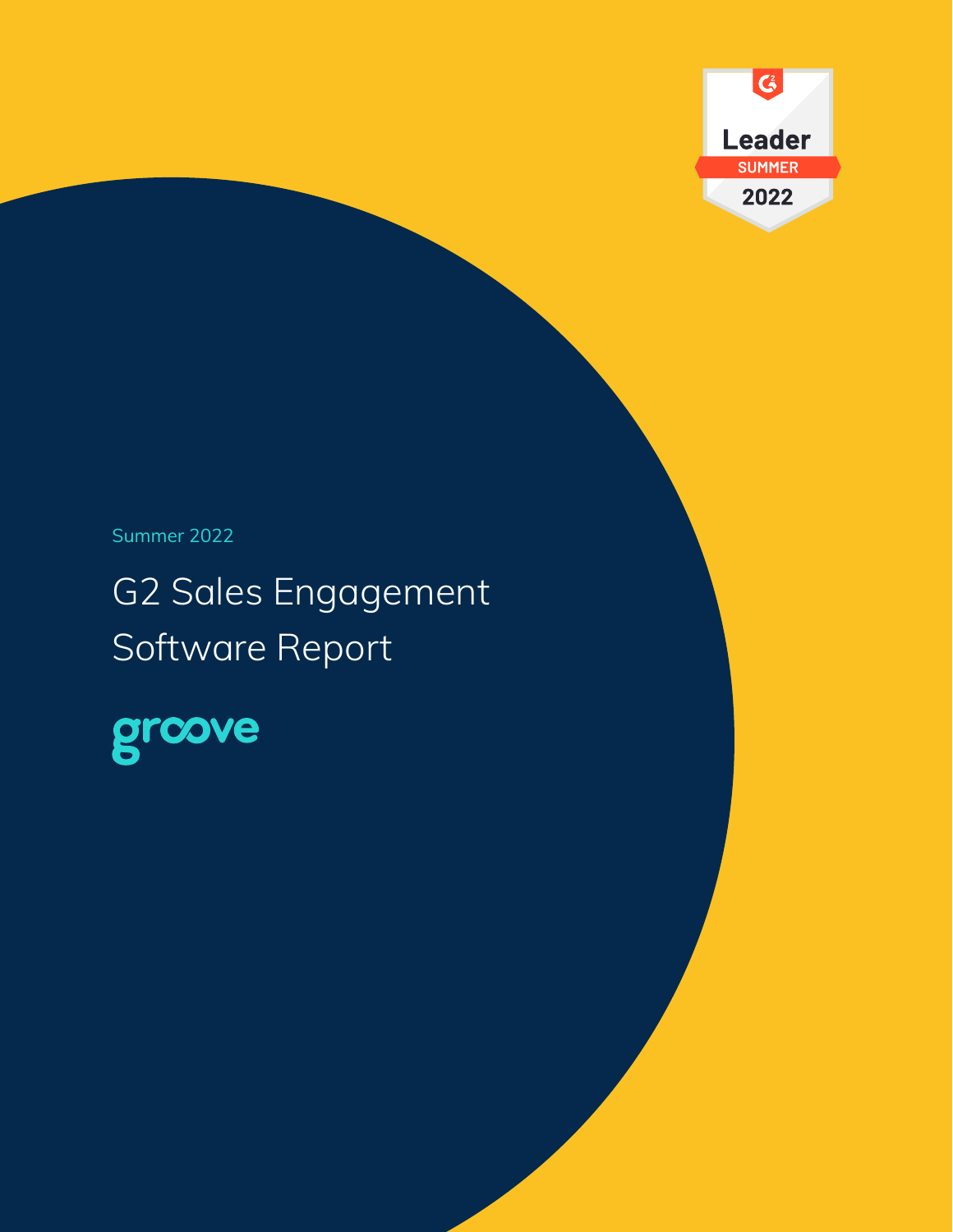# groove



# Table of Contents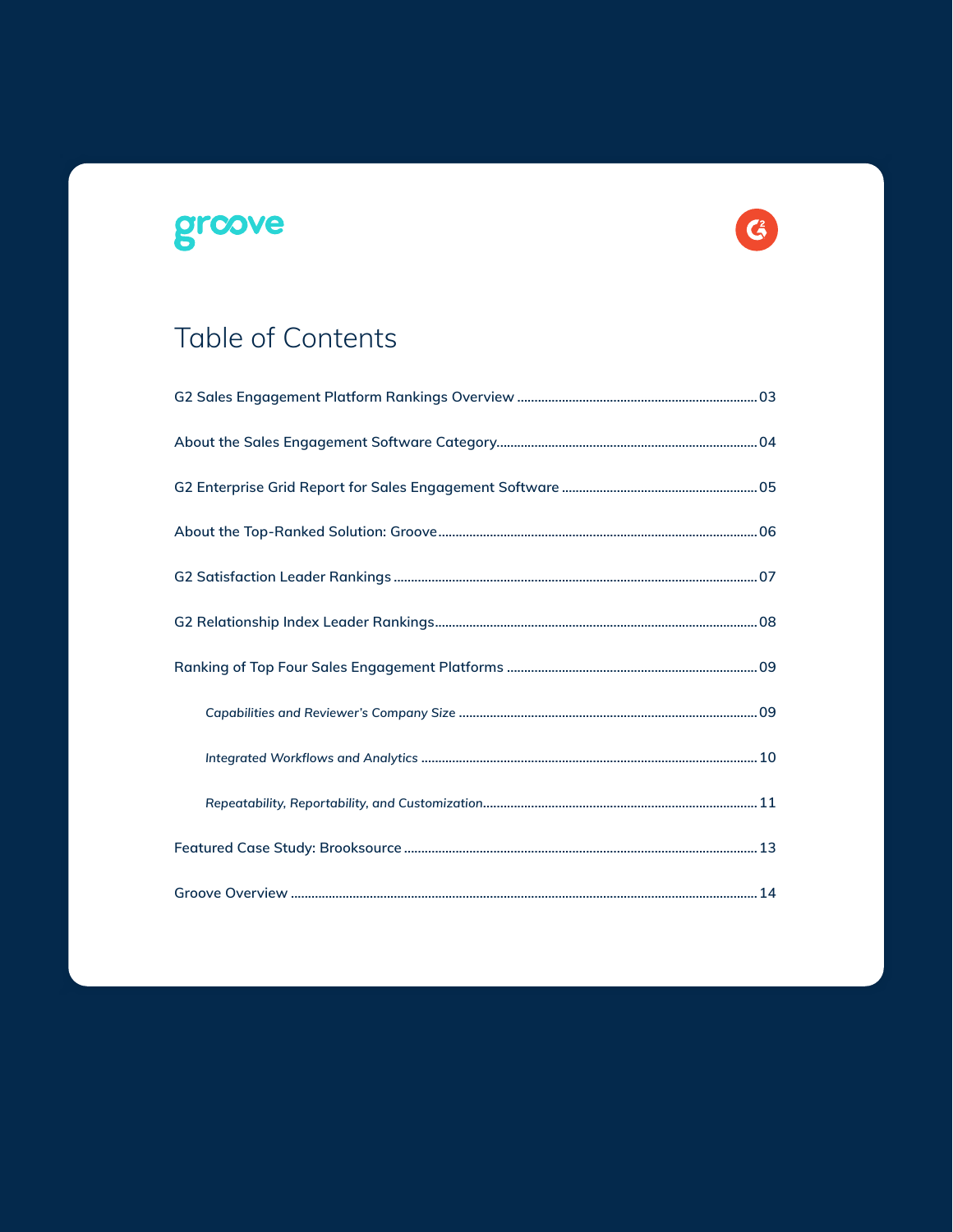

#### **SUMMER 2022**

# G2 Sales Engagement Platform Rankings Overview

#### Executive Summary

Every quarter, G2 publishes its rankings of the top sales engagement platforms based on verified user reviews. This report summarizes the Summer 2022 rankings that were released on June 22, 2022. You'll learn why Groove is leading the pack, as well as how the top providers are ranked across several criteria, including user satisfaction and G2's proprietary Relationship Index and Grid® Report.

Whether you're currently using a sales engagement platform or are looking to implement one, this guide will provide you with insights and third-party review data for making an informed decision.

#### About G2

G2, the world's leading business solution review platform, leverages 1.5M+ user reviews to drive better purchasing decisions. Business professionals, buyers, investors, and analysts use the site to compare and select the best software and services based on peer reviews and synthesized social data. Every month, more than five million people visit G2's site to gain unique insights.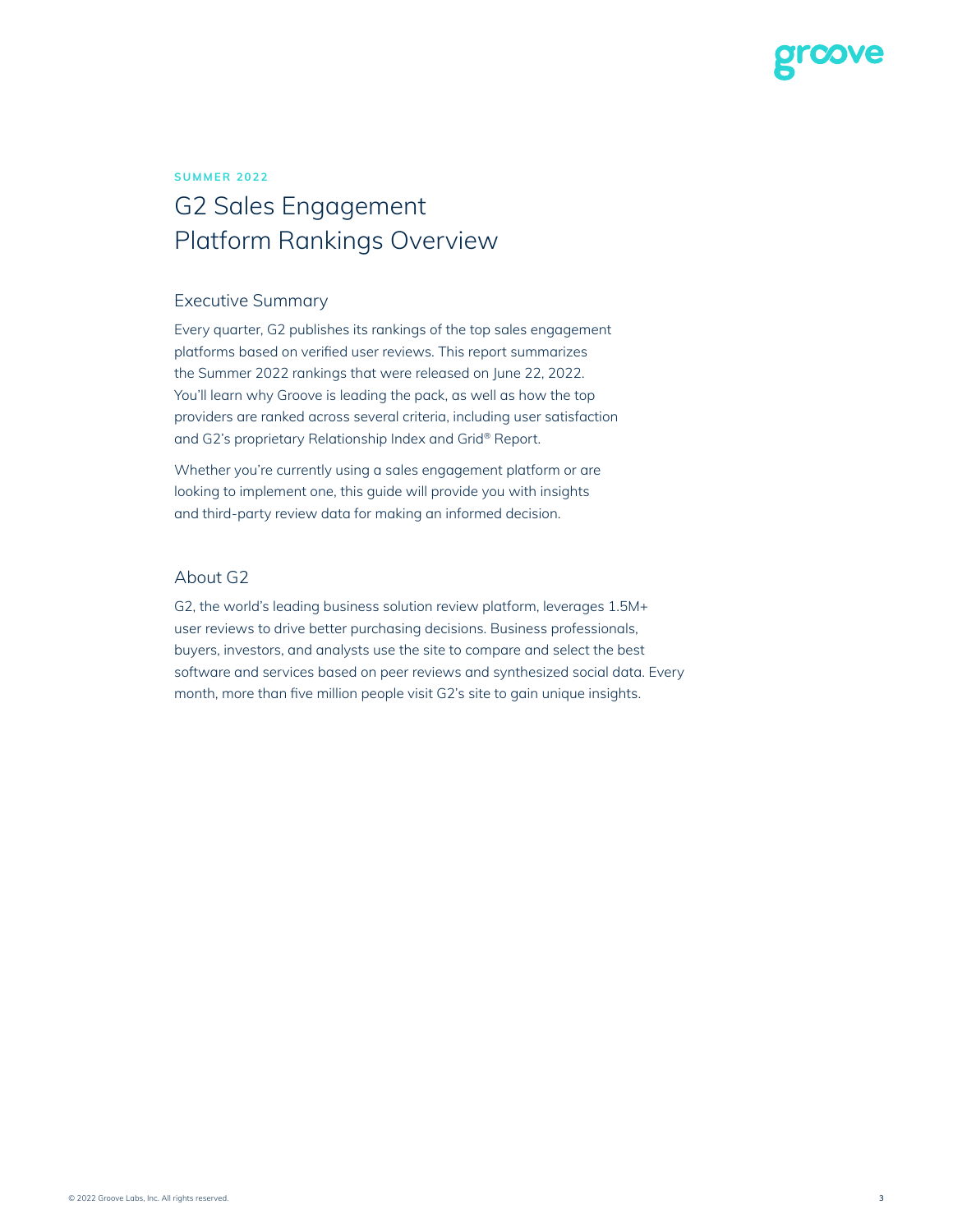

#### **SUMMER 2022**

# About the Sales Engagement Software Category

G2 has strict criteria for the 78 solutions that it includes in its Sales Engagement Software category grid. Here is how G2 describes the category in greater detail:

Sales engagement platforms streamline the sales process through integrations with CRM systems, sales communication channels and tools, management of sales messaging and materials, and automation of tasks, messages and workflows. This software enables companies to combine their sales and marketing efforts to create personalized and automated sales journeys; these can include emails, calls, social posts, meetings, and text messages

By standardizing both messaging and the overall sales experience, teams can report on the effectiveness of specific messaging and tactics while also reducing administrative tasks for sales and customer success representatives. Sales engagement software will integrate with existing sales solutions, such as a team's CRM platform, email software, email tracking software, outbound call tracking software, sales intelligence software or lead intelligence providers, and sales enablement software for collateral management, among others.

To qualify for inclusion in the Sales Engagement category, a product must:

- Be a sales-facing product meant for daily use by sales representatives
- Integrate sales communication channels (email, calls, social, etc.) within one cohesive platform
- Manage standardized sales content such as email templates, call scripts, presentations, social posts, and other marketing materials
- Automate multichannel communication sequences and workflows
- Provide analytics or insights into sales performance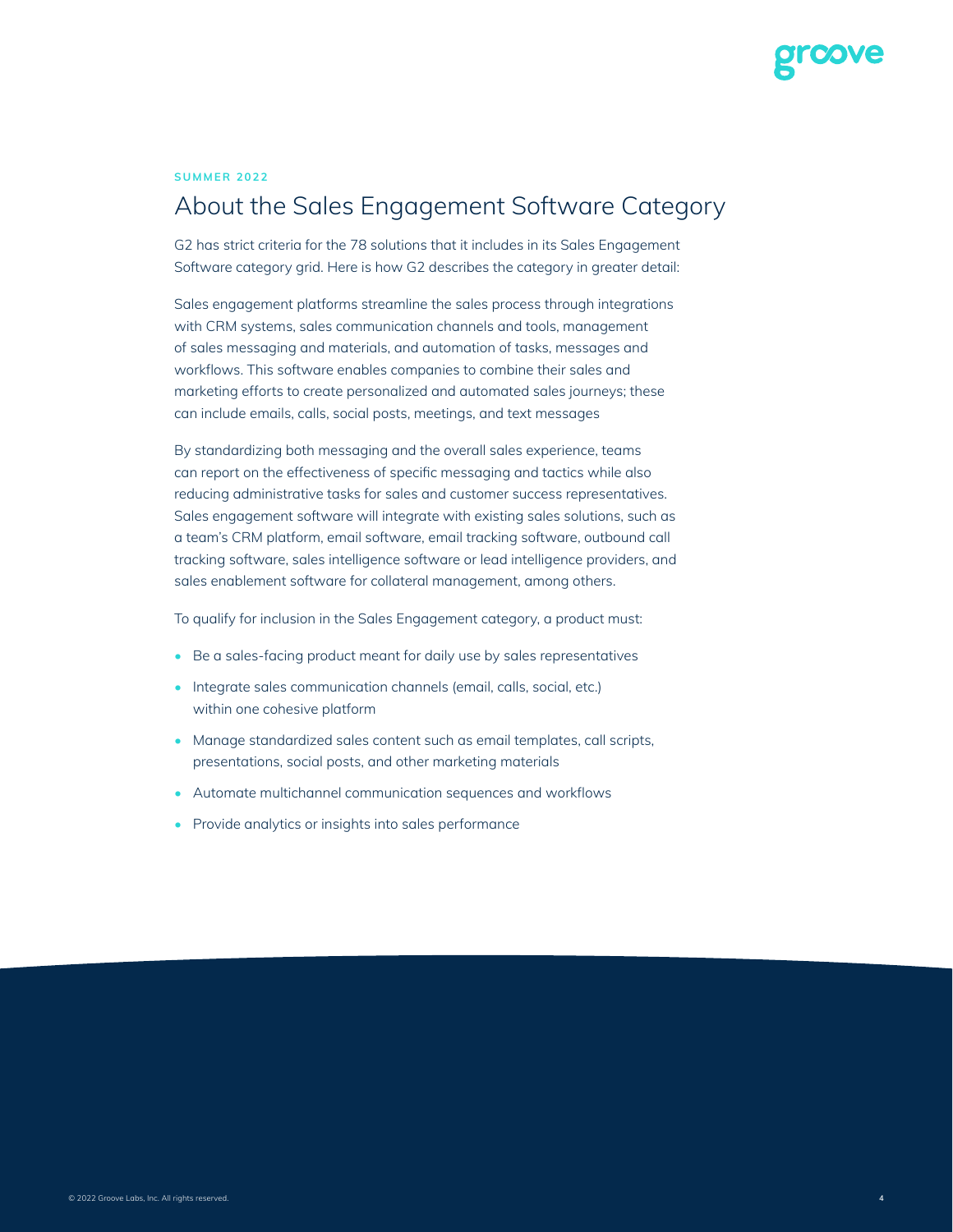

### Enterprise Grid® for Sales Engagement Platforms

G2's Enterprise Grid for Sales Engagement ranks platforms by product and customer satisfaction (based on user reviews) and market presence (based on market share, seller size, and social impact) and places them into four categories.



#### G2 Sales Engagement Grid Quadrants

#### **Contenders**

While Contenders have high market presence scores, their product satisfaction scores are below the category averages.

#### **Market Leaders**

Market Leaders have the highest scores for both product satisfaction and market presence. *Groove is #1 in product and customer satisfaction.*

#### **Niche**

Niche solutions have low market presence and product satisfaction scores as compared to the rest of the category.

#### **High Performers**

While High Performers have high product satisfaction scores, they trail the rest of the category in market presence.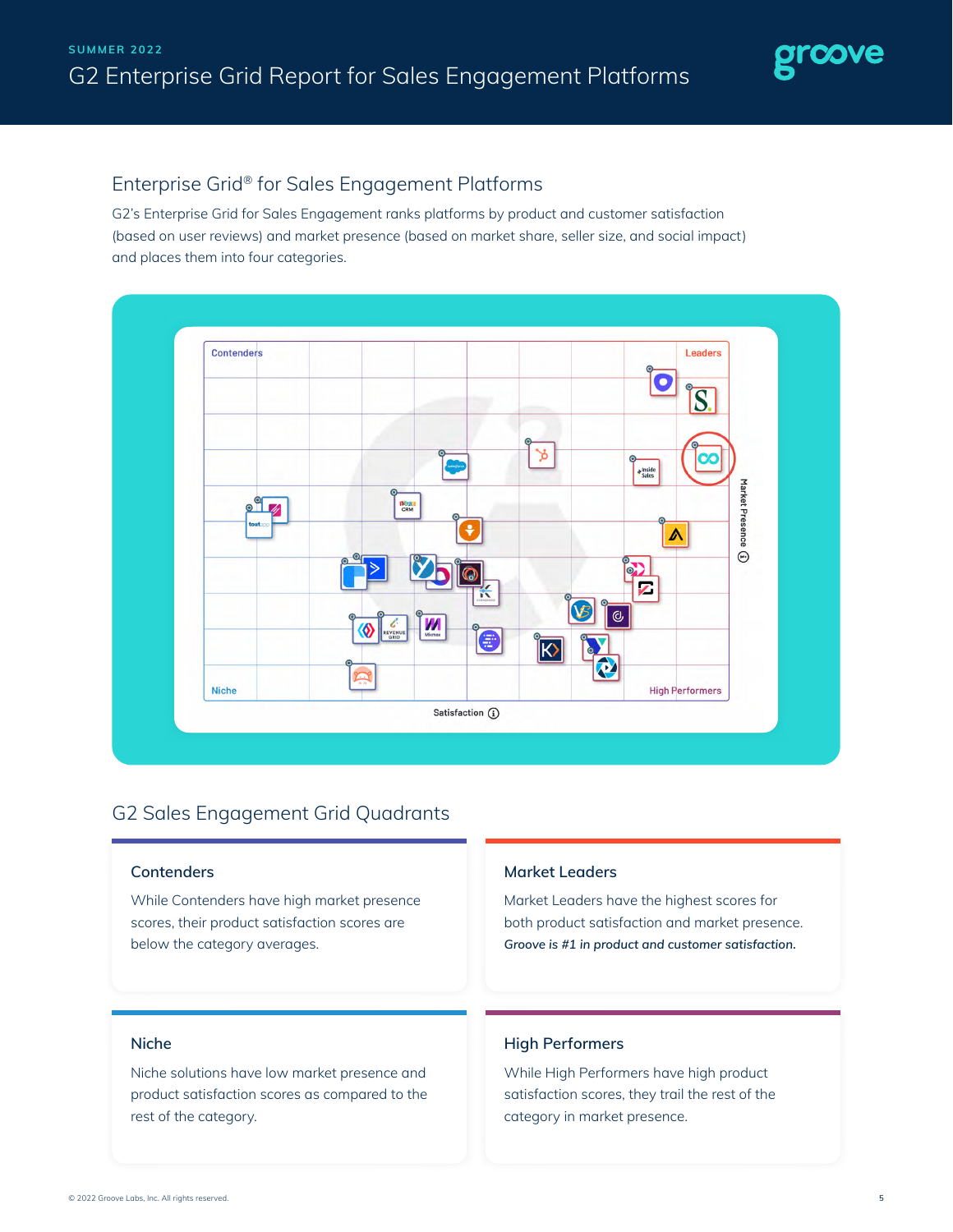## About the Top-Ranked Solution: Groove **SUMMER 2022**

Groove has been named the Leader in the Enterprise Grid based on receiving a high Product and Customer Satisfaction score across more than 100 attributes spanning Product and Service Satisfaction as well as Market Presence. Groove received the highest Satisfaction score among all of the products in the Enterprise Sales Engagement Platforms category, with 98% of users rating it 4 or 5 stars. Groove was also rated 97% for ease of doing business and 95% for likelihood to recommend.

Groove is the leading sales engagement platform for enterprises using Salesforce. Built for relationship-based sellers, Groove increases rep productivity, drives Salesforce adoption, and provides revenue leaders with key insights to grow their business. Groove's Salesforcenative architecture provides the most advanced activity capture in the industry, resulting in more accurate reporting, lowered compliance risk, and streamlined administration. On average, Groove gives reps 20% of their week back to focus on high-value activities.











**4.7 Stars** *(2,283 reviews)*

 $\mathbf{G}$ 

**Leader Interprise SUMMER**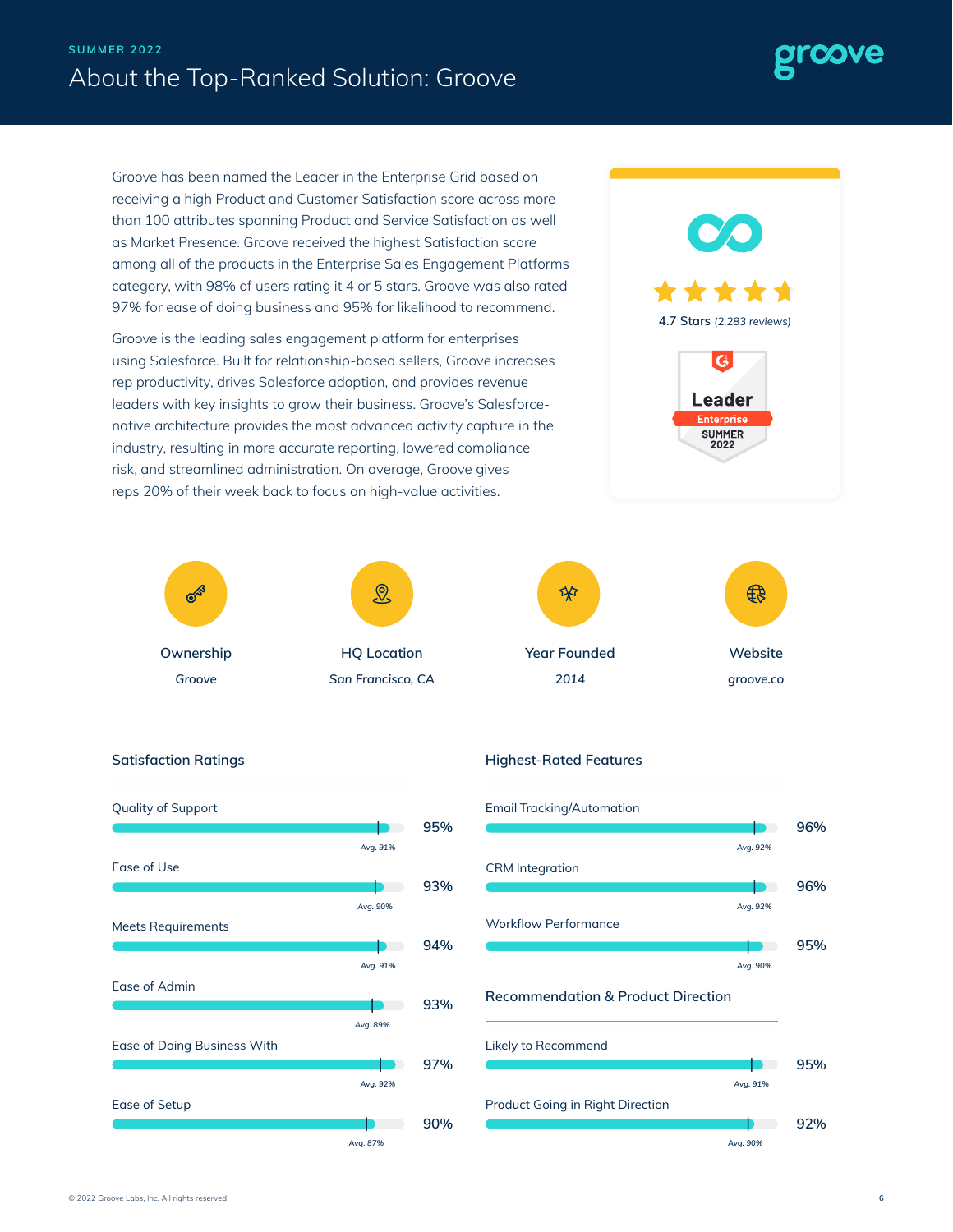

Groove receives top Enterprise Satisfaction Ratings when compared to other leading sales engagement platforms.

|                            |                                       | Overall | Likely to<br>Recommed | <b>Meets</b><br>Reqs. | Ease<br>of Admin | Ease of<br>Doing<br><b>Business</b> | Quality<br>of Support | Ease<br>of Setup | Ease<br>of Use |
|----------------------------|---------------------------------------|---------|-----------------------|-----------------------|------------------|-------------------------------------|-----------------------|------------------|----------------|
| <b>CO</b>                  | Groove                                | 96%     | 95%                   | 94%                   | 93%              | 97%                                 | 95%                   | 90%              | 93%            |
|                            | Outreach                              | 87%     | 89%                   | 91%                   | 82%              | 90%                                 | 89%                   | 81%              | 87%            |
|                            | <b>Salesloft</b>                      | 95%     | 93%                   | 93%                   | 90%              | 96%                                 | 91%                   | 89%              | 92%            |
| .<br>  sales <i>f</i> oroi | Salesforce<br><b>Sales Engagement</b> | 45%     | 84%                   | 89%                   | 96%              | 93%                                 | 84%                   | 95%              | 85%            |

### $66$

#### *Groove is the best platform for Sales*

The flows are amazing, the integration with Salesforce, the integration with Sales Navigator, it's simple to use and to work. I've had a productivity increase, without a doubt!

**Naiara C. | Account Executive, Uber**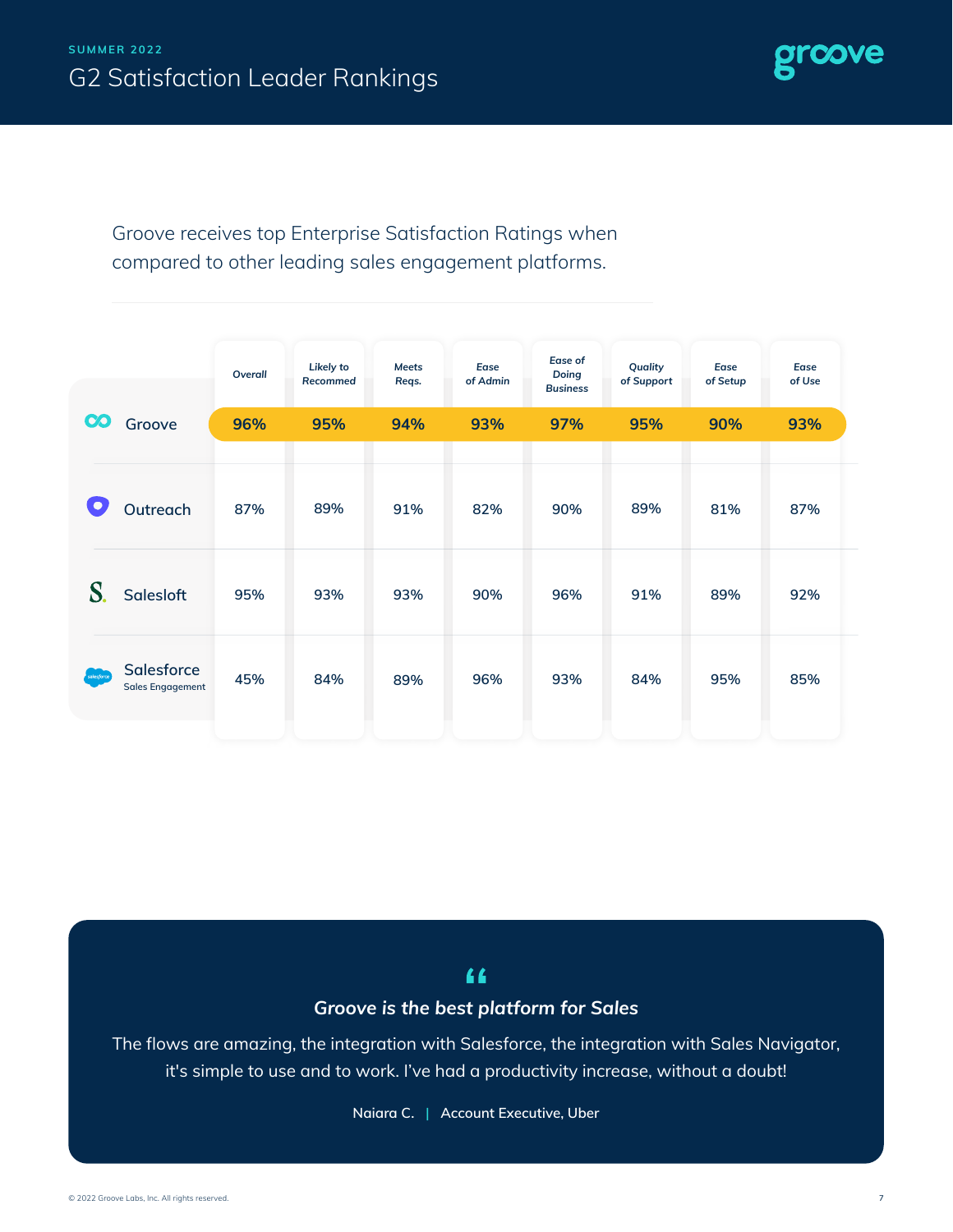

Groove also received the highest G2 Relationship Index: Enterprise score, which is calculated by assessing scores across user satisfaction, ease of doing business with, quality of support, and likelihood to recommend the product.



## $66$

#### *Great tool to expedite outreach!*

With Groove, what used to take me hours to complete, now takes minutes! This has dramatically increased my productivity, and my work-life balance.

**Leann M. | Senior Customer Success Consultant, Turnitin**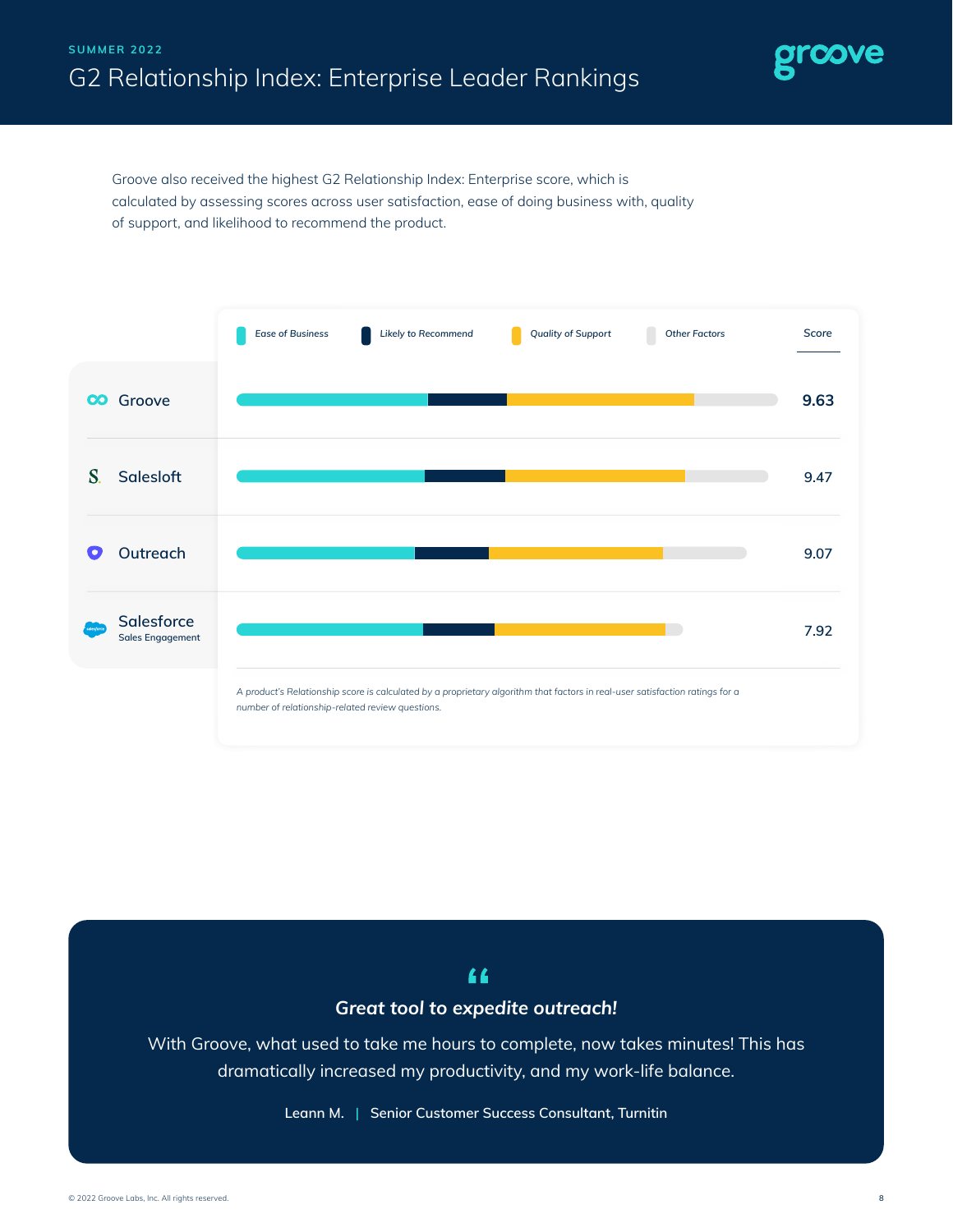

#### Capabilities and Reviewer's Company Size

The tables over the next three pages outline how Groove compares to its top competitors across 25+ categories. While Groove's customer satisfaction scores were the highest in their category, Groove received exceptionally high marks for its ease of doing business with, quality of customer support, email tracking/automation, and CRM integration.

|                                                  |                         |                                        |                                            | salesforce                                           |
|--------------------------------------------------|-------------------------|----------------------------------------|--------------------------------------------|------------------------------------------------------|
| Capabilities                                     | Groove<br>2,283 reviews | Outreach<br>2,953 reviews              | <b>Salesloft</b><br>3,023 reviews          | Salesforce<br><b>Sales Engagement</b><br>119 reviews |
| Meets<br>Requirements                            | 9.2<br>Responses: 1657  | 8.7<br>Responses: 2243                 | 8.9<br>Responses: 2370                     | 8.2<br>Responses: 64                                 |
| <b>Ease of Use</b>                               | 9.2<br>Responses: 1659  | 8.3<br>Responses: 2248                 | 8.8<br>Responses: 2386                     | 7.9<br>$\Box$<br>Responses: 64                       |
| <b>Ease of Setup</b>                             | 9.1<br>Responses: 264   | 7.5<br>Responses: 663                  | 8.5<br>Responses: 609                      | 7.8<br>$\rightarrow$<br>Responses: 23                |
| <b>Ease of Admin</b>                             | 9.1<br>Responses: 259   | 7.8<br>Responses: 669                  | 8.6<br>Responses: 619                      | 8.3<br>Responses: 25                                 |
| Quality<br>of Support                            | 9.4<br>Responses: 1470  | 8.3<br>$\Box$<br>Responses: 2043       | 8.7<br>D<br>Responses: 2191                | 7.6<br>Responses:56                                  |
| <b>Ease of Doing</b><br><b>Business With</b>     | 9.6<br>Responses: 252   | 8.5<br>$\rightarrow$<br>Responses: 656 | 9.1<br>Responses: 611                      | 8.3<br>Responses: 23                                 |
| <b>Product Direction</b><br>(% positive)         | 9.1<br>Responses: 1501  | 8.5<br>۰<br>Responses: 2081            | 8.8<br>Responses: 2199                     | 7.6<br>Responses: 59                                 |
| Reviewers'<br><b>Company Size</b>                |                         |                                        |                                            |                                                      |
| Enterprise<br>$(1,000+$ employees)               | 30.6%                   | 20.8%                                  | 15.1%<br>and the control of the control of | 34.6%                                                |
| Mid-Market<br>$(51 - 999$ employees)             | 56.4%                   | 60.4%                                  | 59.1%                                      | 38.5%                                                |
| <b>Small-Business</b><br>(50 or fewer employees) | 13.1%                   | 18.8%                                  | 25.8%<br>$\qquad \qquad \blacksquare$      | 26.9%                                                |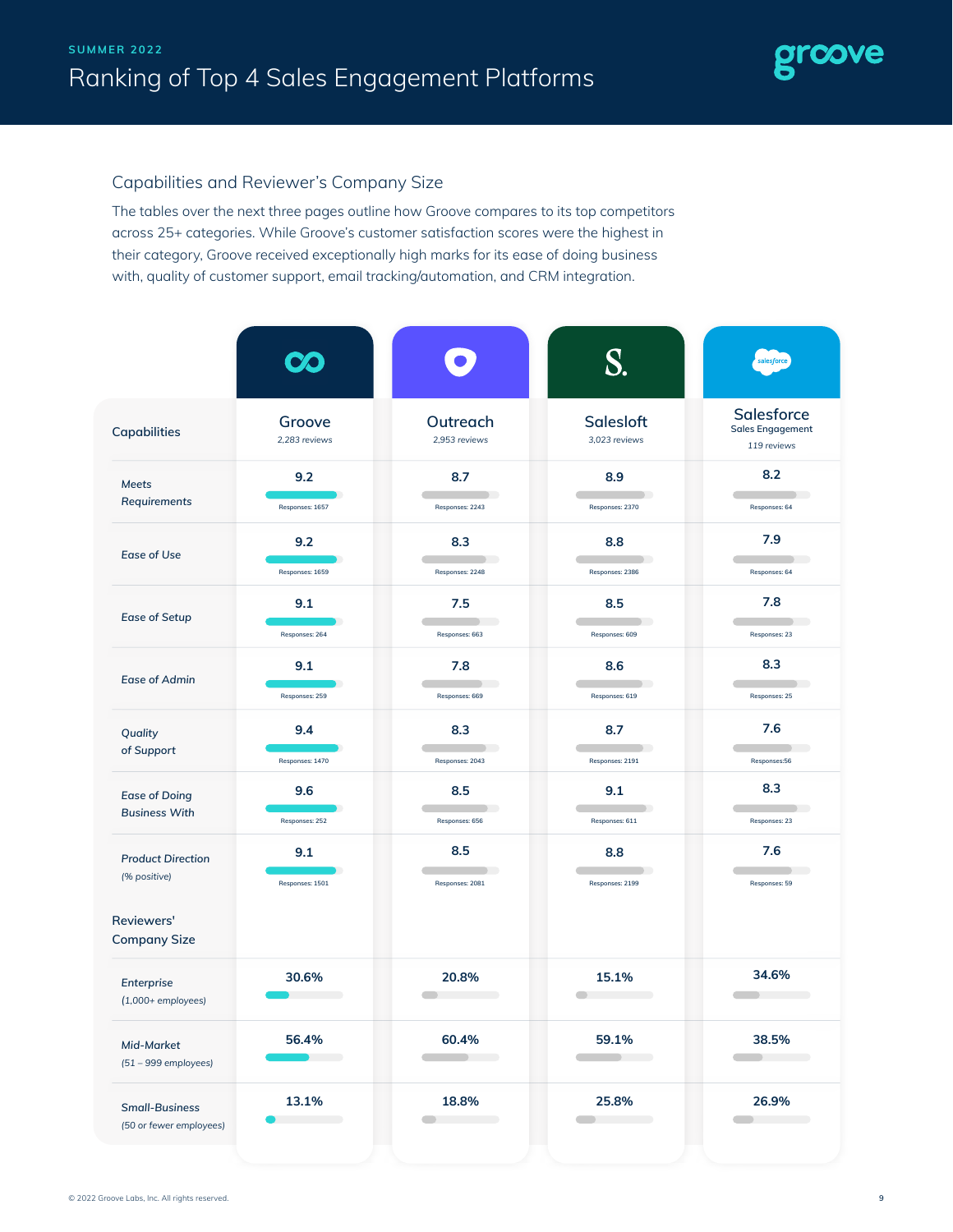

#### Integrated Workflows and Analytics

Groove's support for integrated workflows across email, outbound calling, and SMS gives users the flexibility to engage contacts with coordinated and relevant communications. Unlike other sales engagement platforms that sync CRM data to internal databases, Groove's native integration with Salesforce eliminates sync errors and data latency.

|                                        | $\mathbf{C}$           |                                                   | S.                           | salesforce                            |
|----------------------------------------|------------------------|---------------------------------------------------|------------------------------|---------------------------------------|
| Integrated<br>Workflows                | Groove                 | Outreach                                          | Salesloft                    | Salesforce<br><b>Sales Engagement</b> |
| <b>Task</b><br>Management              | 9.2<br>Responses: 595  | 8.7<br>۰<br>Responses: 795                        | 8.8<br>r.<br>Responses: 999  | 8.9<br>Responses: 25                  |
| <b>Email Tracking/</b><br>Automation   | 9.5<br>Responses: 758  | 9.1<br>Responses: 841                             | 9.2<br>Responses: 1102       | 8.9<br>Responses: 24                  |
| <b>Calls &amp; Voice</b>               | 9.0<br>Responses: 479  | 8.4<br>$\overline{\phantom{a}}$<br>Responses: 660 | 8.6<br>O)<br>Responses: 971  | 9.0<br>Responses: 20                  |
| <b>Other Outreach</b><br>Options       | 9.1<br>Responses: 437  | 8.3<br>$\rightarrow$<br>Responses: 610            | 8.4<br>Responses: 839        | 7.7<br>Responses: 18                  |
| <b>CRM</b> Integration                 | 9.5<br>Responses: 692  | 8.5<br>۰<br>Responses: 793                        | 8.8<br>r.<br>Responses: 1068 | 9.1<br>Responses: 22                  |
| Calendar                               | 9.2<br>Responses: 256  | 8.8<br>$\mathcal{L}$<br>Responses: 202            | 8.9<br>r.<br>Responses: 253  | 9.0<br>Responses: 5                   |
| <b>Shared Records</b>                  | 8.9<br>Responses: 159  | 8.4<br>$\rightarrow$<br>Responses: 164            | 8.8<br>Responses: 192        | <b>Feature Not</b><br>Available       |
| Analytics for<br><b>Email Tracking</b> |                        |                                                   |                              |                                       |
| <b>Open Rates</b>                      | 9.3<br>Responses: 1009 | 8.9<br>Responses: 1164                            | 8.7<br>Responses: 1428       | Not Enough<br>Data Available          |
| <b>Link Activity</b>                   | 9.2<br>Responses: 994  | 8.5<br>$\rightarrow$<br>Responses: 1107           | 8.6<br>Responses: 1383       | Not Enough<br>Data Available          |
| Attachment<br>Activity                 | 9.2<br>Responses: 919  | <b>Feature Not</b><br>Available                   | 8.4<br>∍<br>Responses: 1202  | Not Enough<br>Data Available          |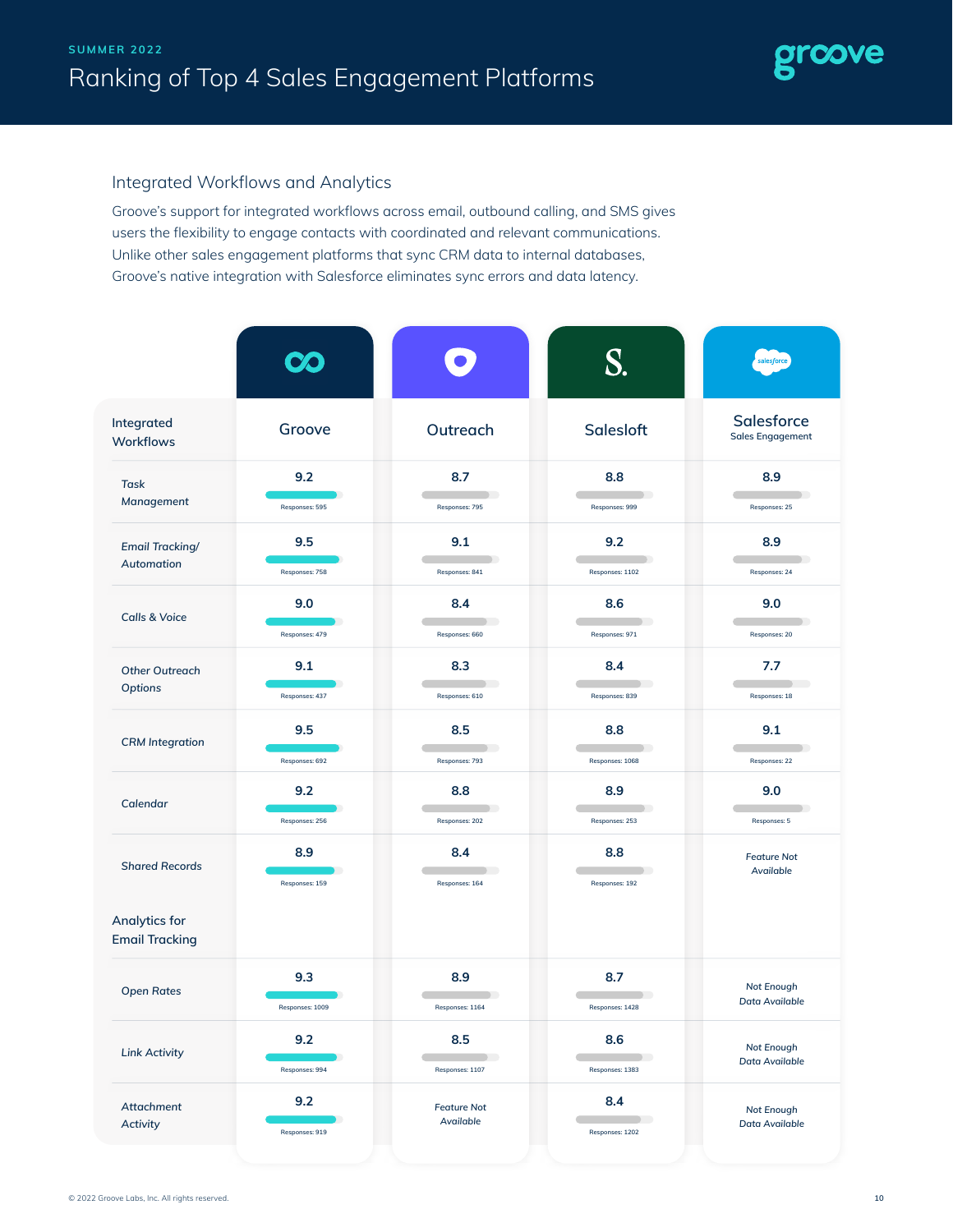

#### Repeatability, Reportability, and Customization

Groove's Google Workspace and Microsoft Office 365 integration lets users access every feature from within the tools they use every day. Native Salesforce integration enables users to update custom fields and objects directly from their inbox. This approach keeps Salesforce data current, increases forecasting accuracy, and improves sales communications and outcomes.

|                                                  |                        |                                        | S                            | salesforce                            |
|--------------------------------------------------|------------------------|----------------------------------------|------------------------------|---------------------------------------|
| Repeatability<br>& Reportability                 | Groove                 | Outreach                               | Salesloft                    | Salesforce<br><b>Sales Engagement</b> |
| Content<br>Management                            | 9.2<br>Responses: 561  | 8.5<br>۰<br>Responses: 677             | 8.8<br>Responses: 947        | 9.1<br>Responses: 24                  |
| Workflow<br>Management                           | 9.3<br>Responses: 643  | 8.6<br>$\mathcal{C}$<br>Responses: 745 | 8.9<br>Responses: 1032       | 8.9<br>Responses: 23                  |
| Workflow<br>Performance                          | 9.2<br>Responses: 606  | 8.5<br>$\rightarrow$<br>Responses: 727 | 8.8<br>Responses: 1015       | 9.0<br>Responses: 27                  |
| <b>Sales Coaching</b><br>& Insights              | 9.0<br>Responses: 406  | 8.0<br>Responses: 587                  | 8.5<br>r.<br>Responses: 816  | 8.2<br>Responses: 25                  |
| Gamification                                     | 8.8<br>Responses: 144  | 7.5<br>Responses: 145                  | 8.3<br>e e<br>Responses: 203 | <b>Feature Not</b><br>Available       |
| <b>Customizations /</b><br><b>Email Tracking</b> |                        |                                        |                              |                                       |
| <b>Email Platform</b><br>Integration             | 9.4<br>Responses: 1063 | 8.9<br>Responses: 1138                 | 9.0<br>Responses: 1376       | Not Enough<br>Data Available          |
| <b>Email Scheduling</b>                          | 9.4<br>Responses: 1015 | 8.9<br>D.<br>Responses: 1158           | 9.1<br>Responses: 1363       | Not Enough<br>Data Available          |
| <b>Notifications</b>                             | 9.3<br>Responses: 1018 | 8.6<br>e e<br>Responses: 1139          | 8.9<br>Responses: 1359       | Not Enough<br>Data Available          |
| Email<br>Categorization                          | 9.3<br>Responses: 807  | 8.4<br>o i<br>Responses: 810           | 8.7<br>Responses: 1160       | <b>Not Enough</b><br>Data Available   |
| <b>Templates</b>                                 | 9.3<br>Responses: 1065 | 9.0<br>Responses: 1179                 | 9.1<br>Responses: 1383       | Not Enough<br>Data Available          |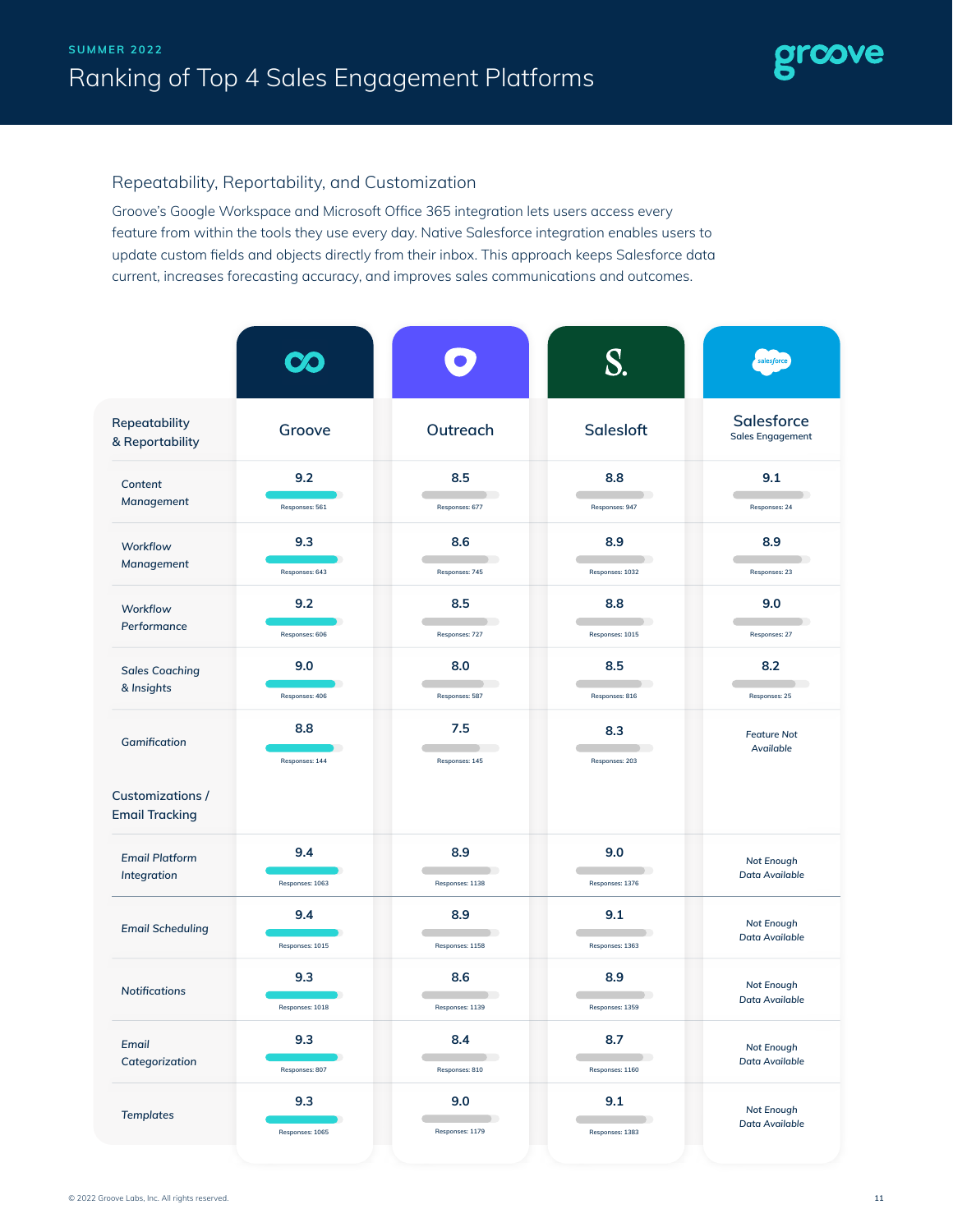

#### 44

#### *Groove is the best.*

I love the automation between Salesforce and Groove. I love being able to update a call disposition and have all sorts of triggers happen in the backend to ensure that my leads are getting updated.

**Allan M., Senior Account Executive, Weave**

#### 44

#### *Groove is a simple yet brilliantly effective tool I cannot go without.*

Groove offers so many cool features, an easy-to-use template setup, and email check-ins. I cannot imagine a life without Groove because it's not only practical, but it also simplifies and organizes my work email so effectively.

**Nasreen M., Admissions Counselor, 2U**

#### "

#### *Great sales engagement tool & support.*

I have no regrets about choosing Groove as our sales engagement tool! The native aspect of Groove ensures that our reporting is easy and accurate - to me, there is no comparison there.

**Jeanette W., Customer Care Representative, Owl Labs**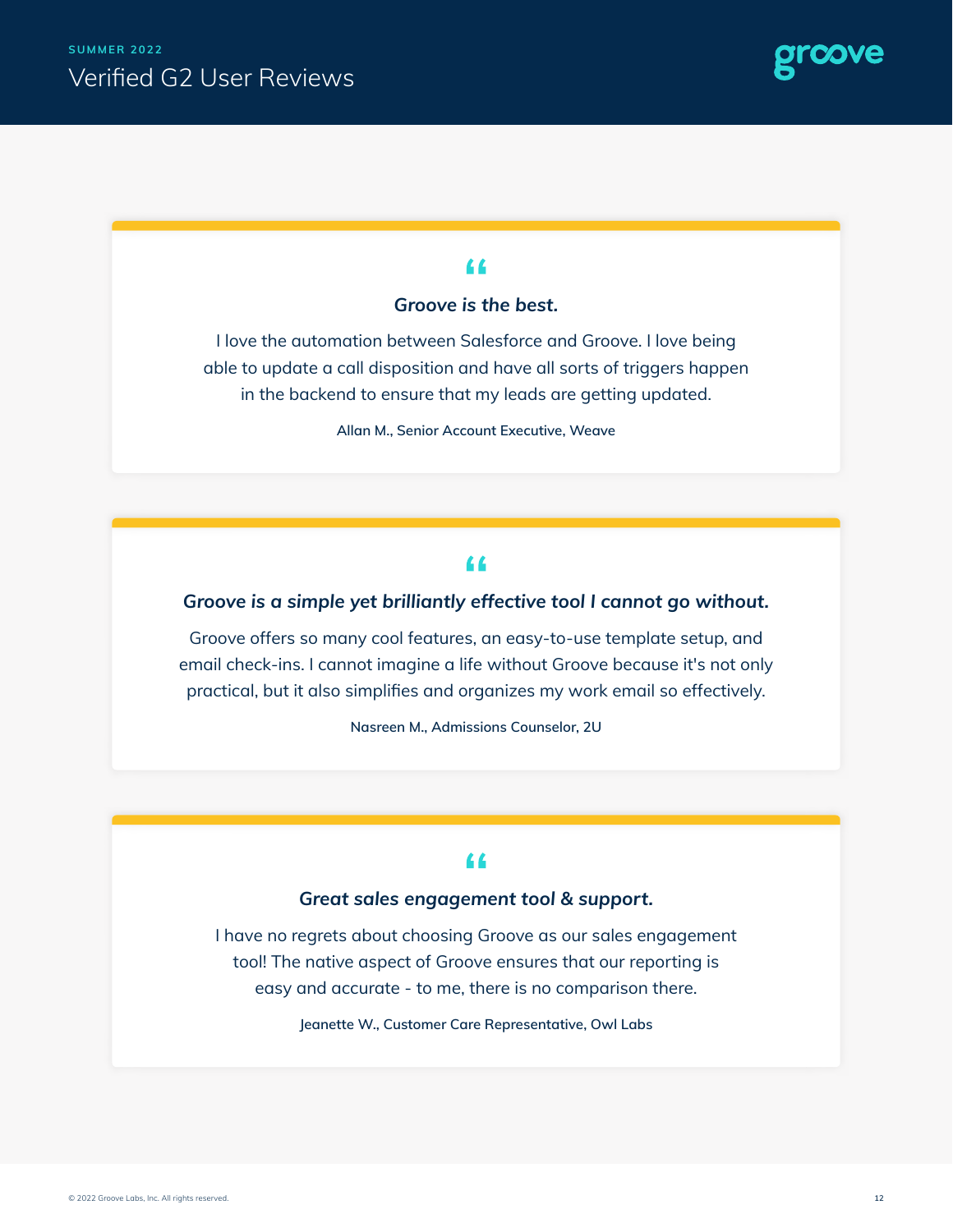

#### **FEATURED CASE STUDY: BROOKSOURCE**

# Brooksource increases revenue per rep by 83% with Groove



increase in revenue per rep



revenue growth in first quarter of using Groove



average quota performance increase

44

Brooksource is a national IT staffing firm that provides its customers with the IT hiring, recruiting, and staffing resources they need to deliver on their technology initiatives. When you have more than a hundred full-cycle reps spread out across dozens of locations



and multiple brands, maximizing productivity and collaboration is a top priority.

Brooksource had been relying on a sales engagement platform to support its sales team, but they struggled with low adoption and limited visibility into rep performance. Moreover, reps found the tool to be unintuitive, ineffective, and rigid. After evaluating the top three sales engagement platforms, Brooksource discovered that Groove was the only one that was optimized for the needs of full-cycle sellers. Not only did Groove have a flexible and easy-to-use platform to aid with adoption, it also had the collaboration and reporting capabilities it needed to improve rep performance and visibility.

After implementing Groove, Brooksource achieved 98% adoption. More importantly, it boosted overall revenue growth by 20% in the first quarter of using Groove and has since increased net-revenue per rep by 83%. Brooksource's reps are happy too. On average, sellers have increased their quota performance by 63% since switching to Groove.

Since rolling out Groove, we've seen the average production, or gross margin, of our reps increase by 83% from our last full quarter with our previous solution.

**– Mitch Thomas, Sales Enablement Manager, Brooksource**